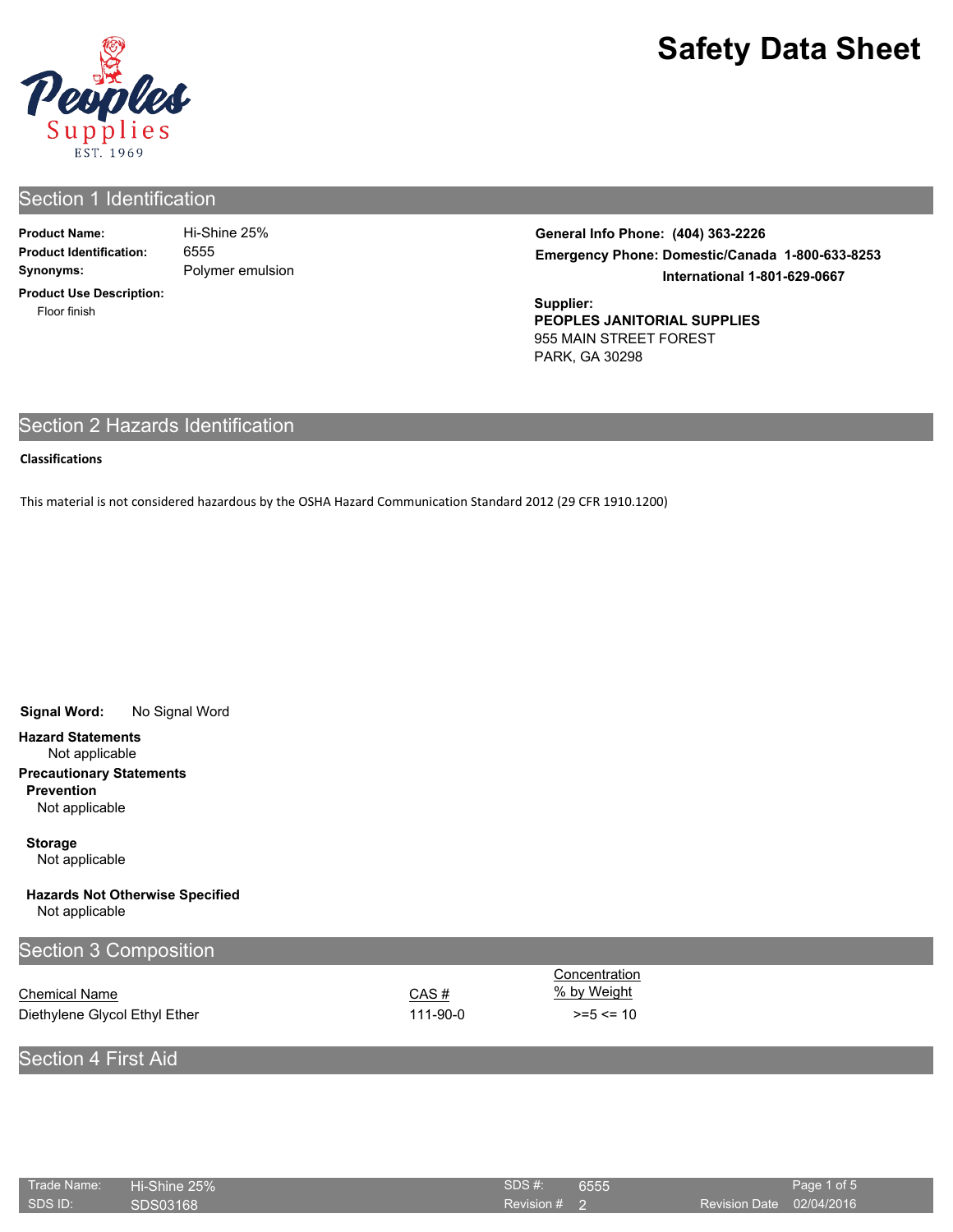# **Safety Data Sheet** *Hi-Shine 25%*

EMERGENCY OVERVIEW

CAUTION. May be harmful if swallowed. May irritate eyes and skin.

EYES: Rinse cautiously with water for several minutes. Remove contact lenses if present and easy to do. Continue rinsing. If eye

irritation persists: Get medical attention.

SKIN: Wash with plenty of soap and water.

INHALATION: Remove person to fresh air and keep comfortable for breathing. Call a poison center or a doctor if you feel unwell.

INGESTION: May be harmful if swallowed. Seek medical attention immediately.

# Section 5 Fire Fighting Measures

#### **Suitable fire extinguishing media:**

Use water spray, fog or foam.

**Specific hazards arising from the chemical:**

Containers may build pressure and rupture.

**Hazardous thermal decomposition products:**

Carbon Dioxide, Carbon Monoxide

#### **Specific fire-fighting methods:**

Promptly isolate the scene by removing all persons from the vicinity of the incident if there is a fire. No action shall be taken involving any personal risk or without suitable training. Move containers from fire area if this can be done without risk. Use water spray to keep fire-exposed containers cool.

**Special protective equipment for fire fighters:**

Fire fighters should wear appropriate protective equipment and self-contained breathing apparatus (SCBA) with a full face-piece operated in a positive pressure mode.

## Section 6 Accidental Release Measures

#### **Personal precautions:**

Put on appropriate personal protective equipment (see section 8)

#### **Environmental precautions and clean-up methods:**

Stop all leaks. Isolate hazard area. Keep unnecessary and unprotected personnel from entering. Disperse vapors with water spray. Prevent runoff from entering drains, sewers, streams or other bodies of water. Absorb spill with inert material. Absorb unrecoverable product. Transfer contaminated absorbent, soil and other materials to containers for disposal.

## Section 7 Handling and Storage

Do not use or store near heat, sparks or open flame. Store in a cool, dry place. Do not get in eyes, on skin or on clothing. Keep out of reach of children.

| <b>Section 8 Exposure Controls/Personal Protection</b> |                          |                  |                          |      |                          |             |  |
|--------------------------------------------------------|--------------------------|------------------|--------------------------|------|--------------------------|-------------|--|
| Diethylene Glycol Ethyl Ether<br>ACGIH TLV<br>OSHA PEL |                          | 25 ppm<br>25 ppm |                          |      |                          |             |  |
| Trade Name:<br>SDS ID:                                 | Hi-Shine 25%<br>SDS03168 |                  | SDS #:<br>Revision $#$ 2 | 6555 | Revision Date 02/04/2016 | Page 2 of 5 |  |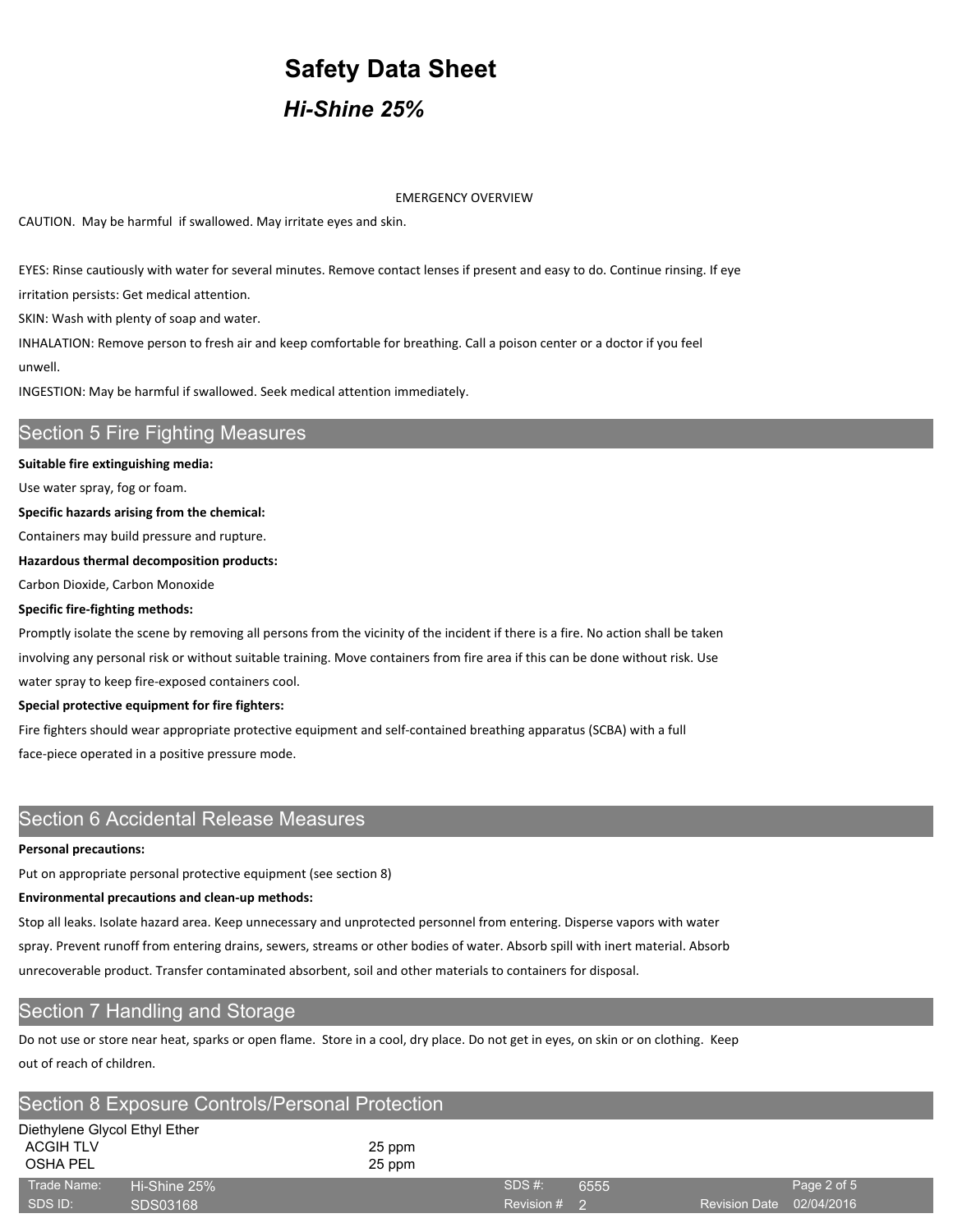*Hi-Shine 25%*

**Eye Protection:** Wear safety glasses or goggles.

**Skin Protection:** To prevent repeated or prolonged contact, wear impervious gloves (made from rubber, nitrile or neoprene).

**Respiratory Protection:** No special requirements are needed for this material.

**Engineering Controls:** Good general ventilation required.

## Section 9 Physical and Chemical Properties

Property **Value** Appearance **EMULSION** EMULSION Auto Ignition Temp **NOT AVAILABLE** Boiling Point **NOT AVAILABLE** Color **COLOR** WHITE Decomposition Temperature NOT AVAILABLE Evaporation Rate NOT AVAILABLE Explosive Limit Ranges NOT AVAILABLE Explosive Properties NOT AVAILABLE Flash Point **NONE** MElting/Freezing Point NOT AVAILABLE Odor CHARACTERISTIC Odor Threshold NOT AVAILABLE Other Information VOC content (wt. %): 0 Oxidizing Properties NOT AVAILABLE Partition Coeff **NOT AVAILABLE** Physical State LIQUID Relative Density **1.04** 1.04 Solubility (Water) COMPLETE Vapor Density **NOT AVAILABLE** Vapor Pressure NOT AVAILABLE Viscosity **NOT AVAILABLE** pH 8-9

### Section 10 Stability and Reactivity

Reactivity : Under normal conditions of storage and use, hazardous reactions will not occur. **Chemical Stability :** Stable under normal conditions. **Incompatible Materials :** Acids and strong oxidizers **Conditions to Avoid :** High temperatures **Decomposition Products: CO, CO2** 

## Section 11 Toxicological Information

#### **Primary Route of Entry:** Skin contact

#### **Acute/Potential Health Effects:**

**EYES:** May cause eye irritation. Symptoms include stinging, tearing and redness.

**SKIN:** May cause skin irritation.

**INHALATION:** High vapor concentrations may be irritating to respiratory tract.

**INGESTION:** May cause headache, dizziness, incoordination, nausea, vomiting, diarrhea and general weakness.

**Chronic / Long Term Effects:** None known.

**Target Organ Effects:** None known.

**Reproductive/Developmental Information:** No data.

**Carcinogenic Information:** This material is not listed as a carcinogen by IARC, NTP or OSHA.

## **Acute Toxicity Values:**

Not available.

# Section 12 Ecological Information

| Trade Name: | $\blacksquare$ Hi-Shine 25% | SDS #:         | 6555 |                          | Page 3 of 5 |
|-------------|-----------------------------|----------------|------|--------------------------|-------------|
| SDS ID:     | SDS03168                    | Revision $#$ 2 |      | Revision Date 02/04/2016 |             |
|             |                             |                |      |                          |             |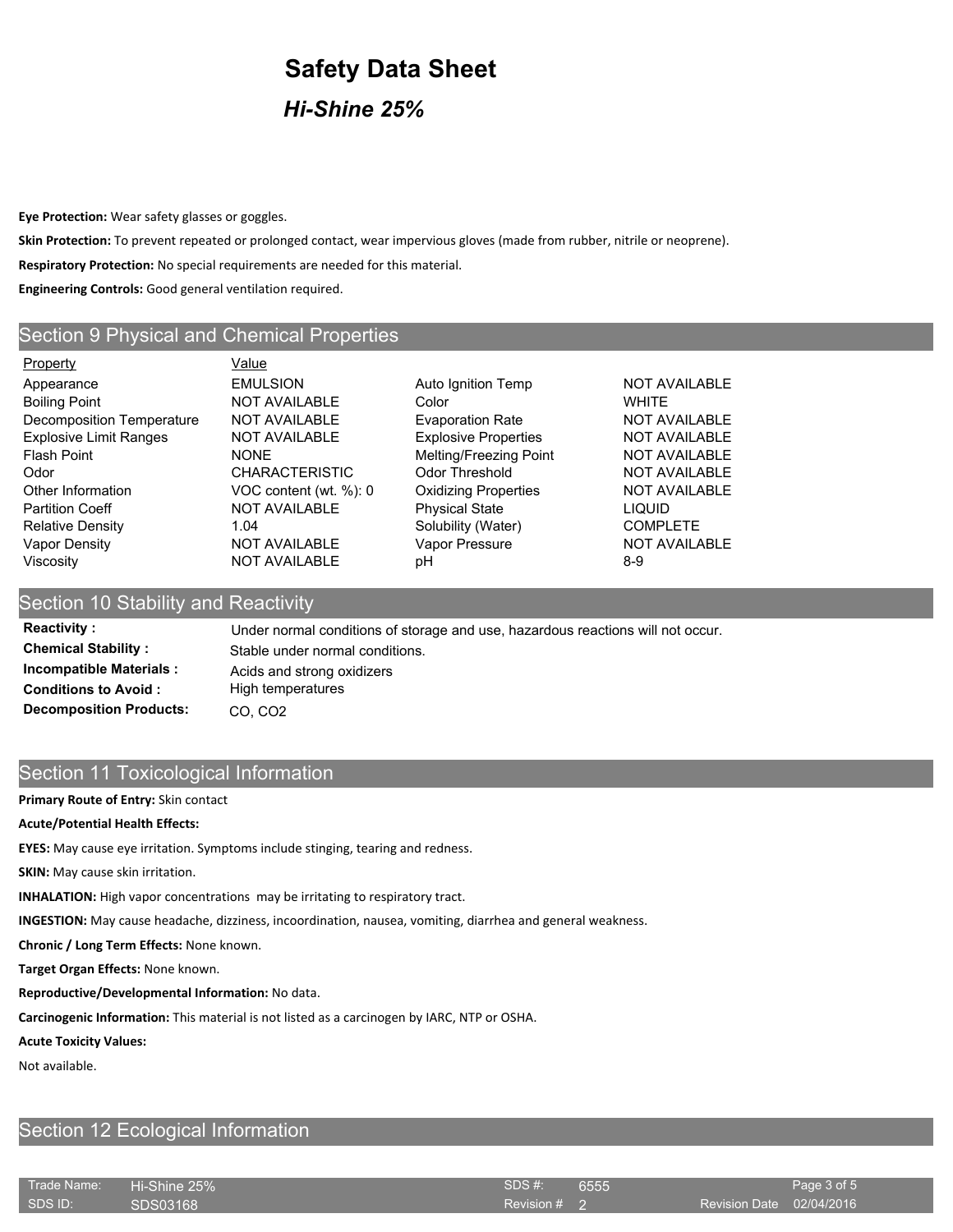*Hi-Shine 25%*

Not available

# Section 13 Disposal Considerations

Waste must be disposed of in accordance with federal, state and local environmental control regulations. See label for further instructions.

## Section 14 Transport Information

Not regulated

## Section 15 Regulatory Information

**Section 313 of Title III of the Superfund Amendments and Reauthorization Act (SARA) of 1986 (40 CFR 372.65)** Diethylene Glycol Ethyl Ether

If identified components of this product are **CERCLA** hazardous substances and/or listed under **Sections 302, 304, or 313 of** 

**Title III** of the Superfund Amendments and Reauthorization Act (SARA) of 1986 (also known as EPCRA, the Emergency Planning and Community Right-To-Know Act), or under **California Proposition 65** (Safe Drinking Water and Toxic Enforcement Act), they are listed above in Section 15 of this SDS.

If identified components of this product are listed under Section 313, this product contains toxic chemicals subject to the reporting requirements of Section 313. This information must be included in all SDS that are copied and distributed for this material.

**Title III Section 311/312** Hazardous Categories - 40 CFR 370.2:

ACUTE (X) Chronic ( ) Fire ( ) Pressure ( ) Reactive ( ) Not Applicable ( )

**T.S.C.A. Status:** All chemical substances found in this product comply with the Toxic Substances Control Act inventory reporting requirements.

**RCRA Status:** Under RCRA, it is the responsibility of the product user to determine at the time of disposal, whether a material containing the product or derived from the product should be classified as a hazardous waste. If this product becomes hazardous waste it would be assigned RCRA Code(s)

None

# Section 16 Other Information

## **HMIS Ratings :**

| <b>HEALTH</b>              |  |
|----------------------------|--|
| <b>FLAMMABILITY</b>        |  |
| <b>REACTIVITY</b>          |  |
| <b>PERSONAL PROTECTION</b> |  |

| Trade Name: | Hi-Shine 25% | SDS#:   |
|-------------|--------------|---------|
| ' SDS ID:   | SDS03168     | Revisio |